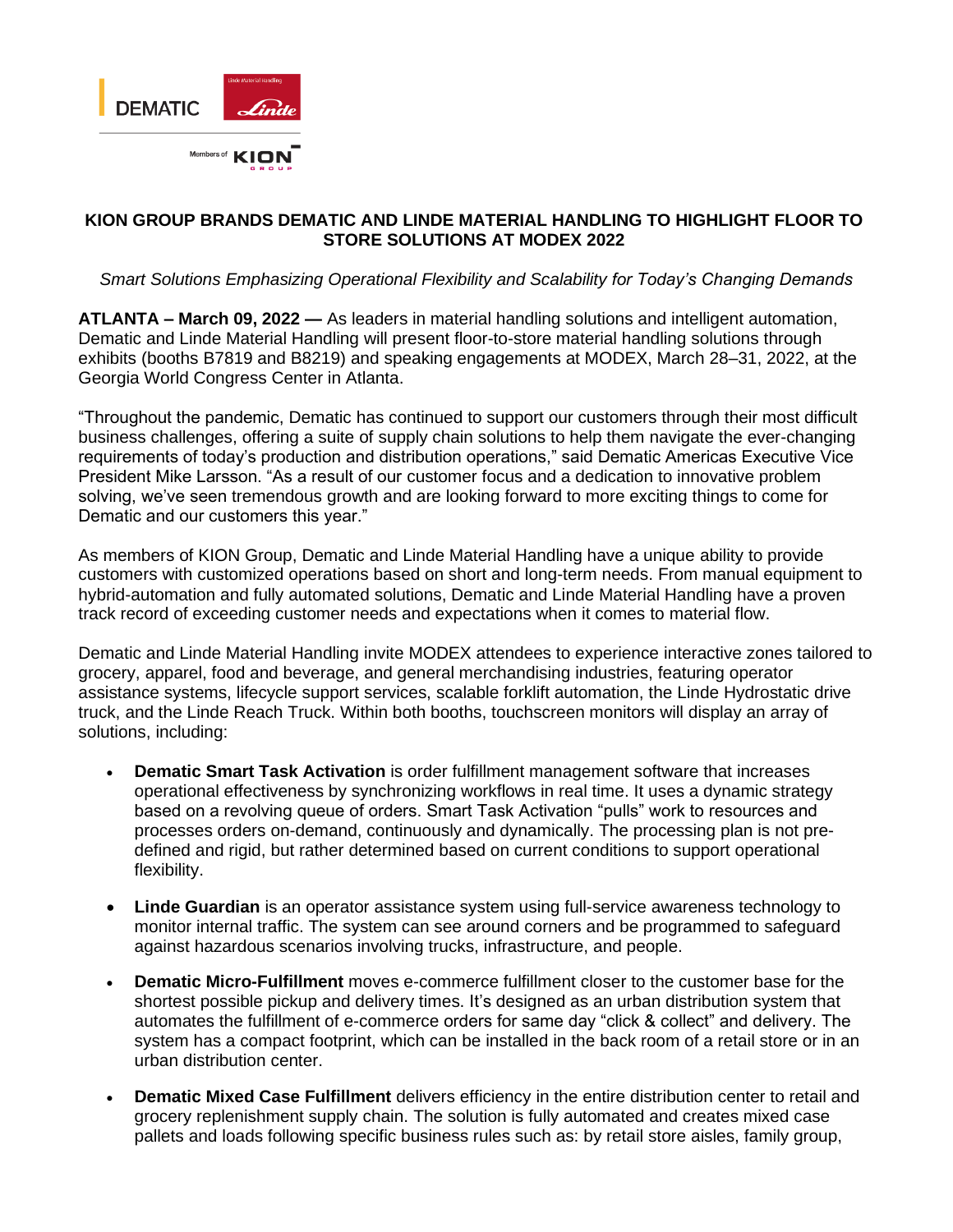heavy items on bottom, and by layers for route delivery sequence generating savings in the distribution center, transportation, and store operations cost centers.

- **Dematic Depalletizer/Palletizer** is a robotics system that provides dual functionality by operating as both a palletizer and depalletizer. The system can, for example, depalletize inbound inventory on a first shift and palletize outbound orders on a second shift.
- **Linde Scalable Forklift Automation** is a mobile automation solution for low-level order picking using automated guided forklifts for horizontal and vertical transport. These forklift solutions are highly scalable and can be adapted to the specific requirements of each operation.
- **Dematic Mobile Automation** is a family of systems for automated load transport within a facility. Automated Guided Vehicle Systems (AGVs) and Autonomous Mobile Robots (AMRs) offer maximum operational flexibility in load movement requirements as well as scalability for growth.
- **Linde Series 1252 Electric Counterbalance Truck** is an electric-motor truck that combines the robust operation of trucks with internal combustion motors with the benefits of traditional electric trucks.
- **Linde Series 5215 Reach Truck** is an exceptionally versatile truck with a superior ergonomic design that keeps operators confident and productive.

"As members of the KION Group, Linde Material Handling and Dematic are in a unique position to offer customers the very best in intralogistics solutions," said Jonathan Dawley, President of KION North America. "With the integrated offerings of Dematic and Linde Material Handling in one harmonized platform, customers can now address nearly every application in a one-stop-shop. Additionally, having the ability to approach the market in a synchronized manner reduces complexity, enables more focus on decreasing lead times to set up or expand facilities, respond to needs for automation, improve safety and enhance productivity."

Visit Dematic and Linde Material Handling at MODEX 2022, booths B7819 and B8219, March 28–31 at the Georgia World Congress Center in Atlanta. Get insights on the latest in order fulfillment strategy in the following sessions:

- *Order Fulfillment Systems for Same Day Pick-Up*
- *Delivery Discrete vs Batch Picking: What is Most Appropriate for your Operation?*
- *AGVs and AMRs: Sexy Technology with a Solid Business Case*

For more information about Dematic, visit [dematic.com,](https://www.dematic.com/) check out the [Dematic Connections blog,](https://blog.dematic.com/en-us/) or follow us on [LinkedIn,](https://www.linkedin.com/company/dematic/mycompany/) [Facebook](https://www.facebook.com/DematicGlobal/) and [Twitter.](https://twitter.com/DematicGlobal/)

For more information about Linde Material Handling, visit the [Linde Material Handling blog,](https://blog.kion-na.com/?_ga=2.69278484.507014879.1644507487-1896985786.1619104651) visit the [website,](https://www.kion-na.com/) or follow us on [LinkedIn,](https://www.linkedin.com/company/kion-north-america/) [Facebook.](https://www.facebook.com/KIONNorthAmerica/) [Instagram,](https://www.instagram.com/kionnorthamerica/) and [Twitter.](https://twitter.com/KION_NA)

#### **About Dematic**

Dematic designs, builds, and supports intelligent automated solutions empowering and sustaining the future of commerce for its customers in manufacturing, warehousing, and distribution. With research and development engineering centers, manufacturing facilities, and service centers located in more than 35 countries, the Dematic global network of over 11,000 employees has helped achieve approximately 8,000 worldwide customer installations for some of the world's leading brands. Headquartered in Atlanta, Dematic is a member of KION Group, one of the world's leading suppliers of industrial trucks and supply chain solutions.

## **About KION North America Corporation**

Headquartered in Summerville, S.C., KION North America Corporation is a member of the KION Group,